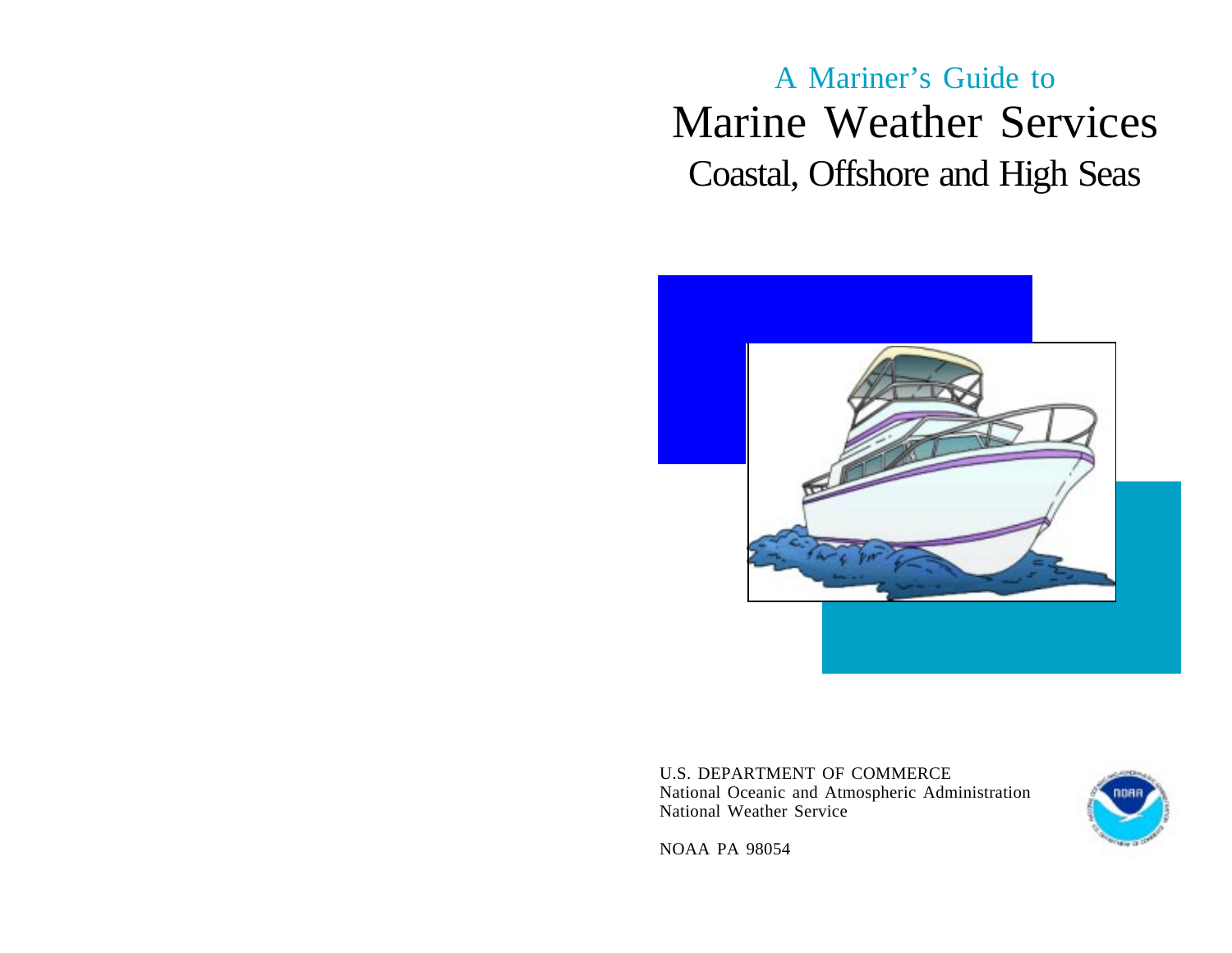# **Introduction**

Few people are affected more by weather than the mariner. An unexpected change in winds, seas, or visibility can reduce the efficiency of marine operations and threaten the safety of a vessel and its crew. The National Weather Service (NWS), a part of the National Oceanic and Atmospheric Administration (NOAA), provides marine weather warnings and forecasts to serve all mariners who use the waters for livelihood or recreation. This pamphlet describes marine weather services available from the NWS and other agencies.

# **Warning and Forecast Services**

The warning and forecast program is the core of the NWS's responsibility to mariners. Warnings and forecasts help the mariner plan and make decisions protecting life and property. NWS also provides information through weather statements or outlooks that supplement basic warnings and forecasts. The following are the basic marine warning products the NWS offers.

| <b>Small Craft</b><br><b>Advisory:</b>                                                                                                                                                            | Usually, forecast winds of 22 to 33 knots.<br>NWS may also issue Small Craft<br>Advisories for hazardous sea conditions<br>or lower wind speeds that may affect<br>small craft operations. |  |  |
|---------------------------------------------------------------------------------------------------------------------------------------------------------------------------------------------------|--------------------------------------------------------------------------------------------------------------------------------------------------------------------------------------------|--|--|
| <b>Gale Warning:</b>                                                                                                                                                                              | Forecast winds of 34 to 47 knots.                                                                                                                                                          |  |  |
| <b>Storm Warning:</b>                                                                                                                                                                             | Forecast winds of 48 or higher not<br>associated with a tropical cyclone                                                                                                                   |  |  |
| <b>Hurricane Force</b><br><b>Wind Warning:</b>                                                                                                                                                    | Warning of a storm with forecast winds<br>of 64 knots or higher not associated with<br>a tropical cyclone.                                                                                 |  |  |
| <b>Tropical Storm</b><br><b>Warning:</b>                                                                                                                                                          | Forecast winds of 34 to 63 knots<br>associated with a tropical storm.                                                                                                                      |  |  |
| <b>Hurricane</b><br><b>Warning:</b>                                                                                                                                                               | Forecast winds of 64 knots or higher<br>associated with a hurricane.                                                                                                                       |  |  |
| <b>Special Marine</b><br><b>Warning:</b>                                                                                                                                                          | Potentially hazardous over-water events<br>of short duration (up to 2 hours).                                                                                                              |  |  |
| These advisories and warnings are headlined in marine forecasts.<br>(Details are included elsewhere in this brochure.) Small Craft<br>Advisories may be issued up to 12 hours before the onset of |                                                                                                                                                                                            |  |  |

adverse conditions and warnings up to 24 hours in advance.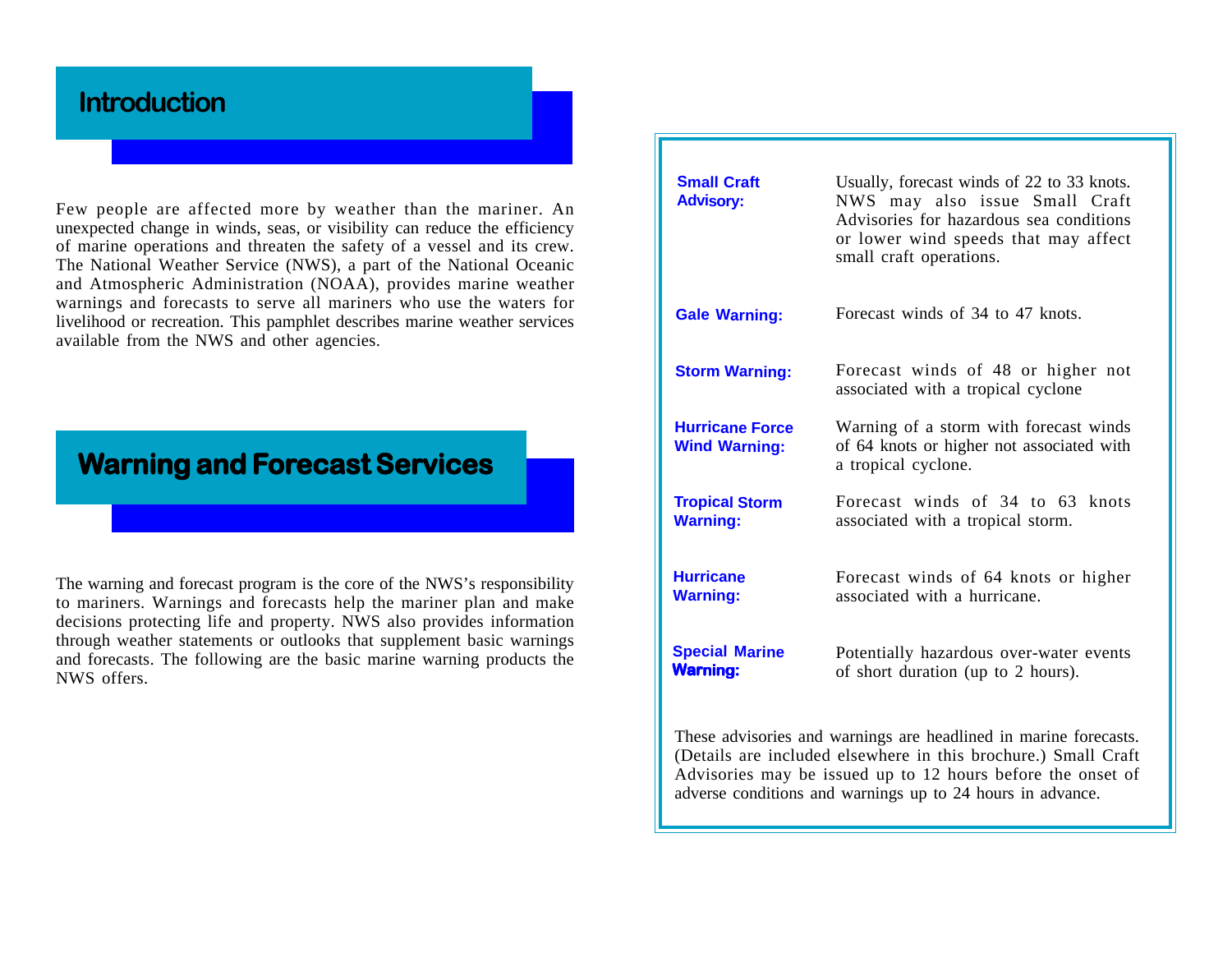# **Oceanic Pr Oceanic Products**

# **Coastal Marine Forecasts**

Issued by coastal NWS offices for mariners staying near shore at the following times. *Note:* Updates issued as necessary.

| EAST | $FI +$ |                               | GULF USVI/PR |       |                 |                                                                                                                                          | WEST ALASKA HAWAII MS/GUAME        |
|------|--------|-------------------------------|--------------|-------|-----------------|------------------------------------------------------------------------------------------------------------------------------------------|------------------------------------|
|      |        |                               |              |       |                 | $\text{\#330AM } \text{\#330PM } \text{\#330PM } \text{\#430PM } \text{\#300PM } \text{\#400AM } \text{\#1200PM }$                       | *500PM                             |
|      |        |                               |              |       |                 | $\text{\#330PM}$ $\text{\#330PM}$ $\text{\#330PM}$ $\text{\#430PM}$ $\text{\#300PM}$ $\text{\#400AM}$ $\text{\#1200AM}$ $\text{\#500PM}$ |                                    |
|      |        | $*930AM *930AM *930AM 1030AM$ |              |       | 930AM $*400$ PM |                                                                                                                                          | $600AM$ $*600AM$                   |
|      |        | *930PM *930PM *930PM 1030PM   |              | 930PM | *400PM          |                                                                                                                                          | $600 \text{ PM}$ * $600 \text{PM}$ |
|      |        |                               |              |       |                 |                                                                                                                                          |                                    |

Time in local year round.

Local standard time. Issuance times are one hour later in daylight savings time.

Except Florida panhandle.

### **Content and Format (Example)**

COASTAL MARINE FORECAST NATIONAL WEATHER SERVICE GRAY ME 1010 AM EDT THU JUL 10 2003

ANZ100-102100- SYNOPSIS FOR STONINGTON ME TO MERRIMACK RIVER MA OUT TO 25 NM-1010 AM EDT THU JUL 10 2003

.SYNOPSIS...HIGH PRES WILL MOVE E OF THE AREA THIS AFTERNOON AND TONIGHT.

\$ \$

ANZ150-102100- STONINGTON ME TO MERRIMACK RIVER MA OUT TO 25 NM-1010 AM EDT THU JUL 10 2003

.THIS AFTERNOON...NE WIND 10 TO 15 KTS BECOMING E AROUND 15 KTS. SEAS 1 TO 3 FT. .TONIGHT...E WINDS AROUND 15 KTS. SEAS 1 TO 3 FT. VSBY 1 TO 3 NM IN ANY LATE NIGHT SHOWERS. .FRI...SE WINDS INCREASING TO 20 TO 25 KTS. SEAS BUILDING TO 3 TO 5 FT. VSBY 1 NM OR LESS IN SHOWERS AND AREAS OF FOG. SCATTERED TSTMS. .FRI NIGHT...S WINDS AROUND 25 KTS BECOMING W. SEAS 4 TO 6 FT. VSBY 1 NM OR LESS IN SHOWERS AND AREAS OF FOG. SCATTERED TSTMS. .SAT THROUGH SUN...SW WINDS 15 TO 20 KTS. SEAS 3 TO 5 FT. .MON...SE WINDS AROUND 15 KTS. SEAS 2 TO 4 FT. CHANCE OF SHOWERS.

## **Offshore Forecasts**

Issued by NWS marine centers and certain NWS offices. Forecasts are geared to those mariners operating farther offshore, a day or more from safe harbor. Issuance times are similar to adjacent coastal forecasts.

### **Marine Centers and NWS**

Ocean Prediction Center...New England and Mid-Atlantic, West Coast Tropical Prediction Center...Tropical Atlantic, Caribbean, and Gulf of Mexico Honolulu Weather Forecast Office...Hawaii Anchorage Weather Forecast Office...Bering Sea and Gulf of Alaska

### **Content and Format (Example)**

OFFSHORE WATERS FORECAST NATIONAL WEATHER SERVICE WASHINGTON DC OCEAN PREDICTION CENTER/OCEAN FORECAST BRANCH 930 AM PDT THU 10 JUL 2003

WASHINGTON AND OREGON WATERS FROM 60 NM TO 250 NM OFFSHORE.

#### PZZ080-102330-

.SYNOPSIS...A COLD FRONT WILL WEAKEN AS IT MOVES ACROSS THE WATERS TODAY. HIGH PRES WILL BUILD OVER THE REGION TODAY INTO FRI NIGHT. A LOW PRES TROUGH WILL MOVE INTO THE WATERS FRI NIGHT AND SAT. HIGH PRES WILL BUILD OVER THE OREGON WATERS SUN AND MON WHILE A LOW PRES TROUGH PERSISTS ACROSS THE WASHINGTON WATERS.

\$ \$

PZZ081-102330-

CAPE FLATTERY TO CAPE LOOKOUT 930 AM PDT THU 10 JUL 2003

.TODAY...S TO SE WINDS 10 TO 20 KT. SEAS 5 TO 10 FT...HIGHEST W. WIDELY SCATTERED SHOWERS W. .TONIGHT AND FRI...S WINDS 5 TO 15 KT. SEAS SUBSIDING TO 4 TO 6 FT. .FRI NIGHT...S WINDS 10 TO 20 KT. SEAS 4 TO 7 FT. WIDELY SCATTERED SHOWERS W. .SAT...S TO SW WINDS 15 TO 25 KT. SEAS 4 TO 8 FT. .SUN AND MON...S TO SW WINDS 10 TO 20 KT. SEAS 5 TO 9 FT. \$ \$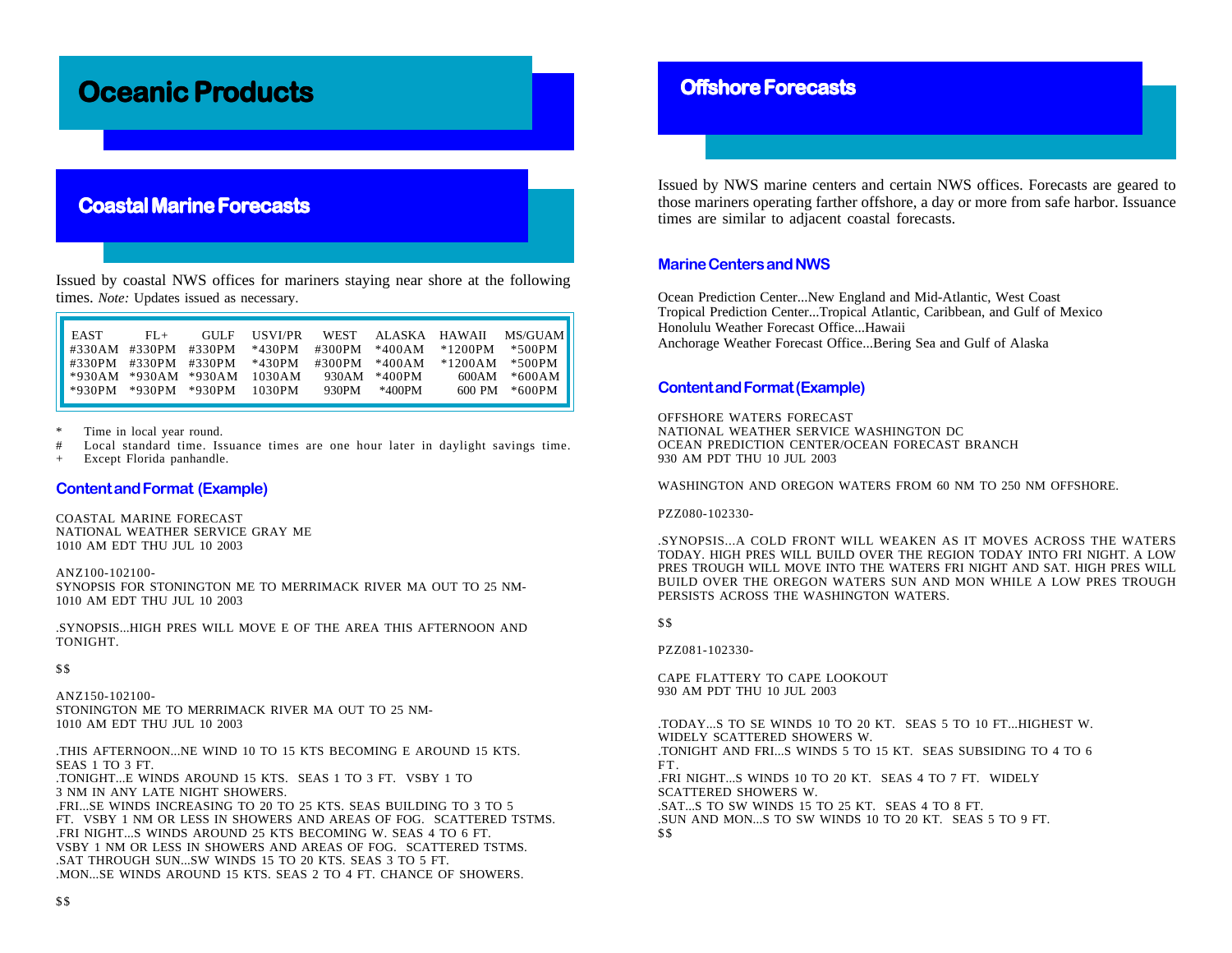# **High Seas Warnings and Forecasts**

Issued by NWS marine centers and some offices. Forecasts are geared to the largest ocean-going vessels. Emphasis is placed on gale force or worse conditions.

### **Issuing Offices - Issuance Times (UTC)**

OPC/TPC - WEST ATLANTIC - 0430 1030 1630 2230 OPC/TPC - EAST PACIFIC - 0545 1145 1745 2345 HFO - NORTH PACIFIC - 0500 1100 1700 2300 HFO - SOUTH PACIFIC - 0530 1130 1730 2330 TPC - TROPICAL PREDICTION CENTER, Miami, FL OPC - OCEAN PREDICTION CENTER, Washington, DC HFO - NWS FORECAST OFFICE, Honolulu, HI

### **Content and Format (Example)**

HIGH SEAS FORECAST FOR METAREA IV NATIONAL WEATHER SERVICE WASHINGTON DC/TPC MIAMI FL OCEAN PREDICTION CENTER/OFB 1630 UTC MAY 08 2003 SUPERSEDED BY NEXT ISSUANCE IN 6 HOURS

**SECURITE** NORTH ATLANTIC NORTH OF 31N TO 67N AND WEST OF 35W.

SYNOPSIS VALID 1200 UTC MAY 08. 24 HOUR FORECAST VALID 1200 UTC MAY 09. 48 HOUR FORECAST VALID 1200 UTC MAY 10.

#### WARNINGS.

#### ...GALE WARNING...

.AREA OF NW GALE WINDS 25 TO 35 KT SEAS 9 TO 15 FT FROM 55N TO 67N E OF 53W.

.24 HOUR FORECAST LOW 60N 42W 1008 MB. FORECAST WINDS 25 TO 35 KT SEAS 9 TO 15 FT E OF A LINE FROM 62N 51W TO 58N 49W TO 53N 38W. .48 HOUR FORECAST LOW 60N 38W 1008 MB. FORECAST WINDS 25 TO 35 KT SEAS 9 TO 15 FT E OF A LINE FROM 61N 50W TO 58N 48W TO 55N 37W.

#### ...GALE WARNING...

.LOW 39N 71W 1008 MB MOVING E 25 KT. WINDS 25 TO 35 KT SEAS 8 TO 13 FT WITHIN 300 NM SE QUADRANT.

.24 HOUR FORECAST LOW 40N 58W 1004 MB. FORECAST WINDS 25 TO 35 KT SEAS 8 TO 13 FT WITHIN 480 NM SE AND 420 NM SW QUADRANTS. .48 HOUR FORECAST LOW 46N 57W 989 MB. FORECAST WINDS 25 TO 40 KT SEAS 10 TO 18 FT FROM 38N TO 52N BETWEEN 41W AND 63W.

#### SYNOPSIS AND FORECAST.

.LOW 45N 60W 1011 MB MOVING NE 10 KT. WINDS 20 TO 30 KT SEAS TO 10 FT FROM 42N TO 48N BETWEEN 47W AND 59W. .24 HOUR FORECAST AREA OF E WINDS 20 TO 30 KT SEAS TO 10 FT FROM 44N TO 50N BETWEEN 48W AND 60W. .48 HOUR FORECAST CONDITIONS ABSORBED BY FORECAST LOW 46N 57W.

## **Special Marine Warnings**

The NWS issues Special Marine Warnings for potentially hazardous over-water events, usually of short duration (up to 2 hours), not adequately covered by other marine warnings and forecasts. These events include thunderstorms, waterspouts, squalls, wind shifts, and other short-lived conditions. Special Marine Warnings are issued mainly for the coastal waters.

If a tornado or severe thunderstorm is expected to move over coastal waters, NWS issues a Special Marine Warning. If a severe thunderstorm or waterspout is expected to move ashore, NWS issues separate warnings (SVR and/or TOR) for land areas.

### **Content and Format (Example)**

BULLETIN - EAS ACTIVATION REQUESTED SPECIAL MARINE WARNING NATIONAL WEATHER SERVICE OXNARD CA 250 PM PDT WED AUG 6 1997

THE NATIONAL WEATHER SERVICE IN OXNARD HAS ISSUED A

- SPECIAL MARINE WARNING FOR... THE EAST SANTA BARBARA CHANNEL FROM PT CONCEPTION TO PT MUGU INCLUDING SANTA CRUZ ISLAND
- UNTIL 400 PM PDT
- AT 245 PM PDT...THE NATIONAL WEATHER SERVICE DOPPLER RADAR INDICATED STRONG THUNDERSTORMS DEVELOPING BETWEEN OXNARD AND SANTA CRUZ ISLAND...MOVING TO THE NORTHWEST AT 20 MPH.

THESE THUNDERSTORMS WILL PRODUCE WIND GUSTS TO 40 KNOTS...ROUGH SEAS AND NEAR ZERO VISIBILITY. BOATERS IN EAST SANTA BARBARA CHANNEL SHOULD TRY TO SEEK SAFE HARBOR.

## **Marine Weather Statements**

Marine Weather Statements are used to follow up the Special Marine Warnings or to provide information on non-severe conditions such as low-water levels, dense fog, high surf conditions, hazardous materials spills, trends for increasing and/or decreasing winds, volcanic ash, or to advise for the potential development of warning conditions.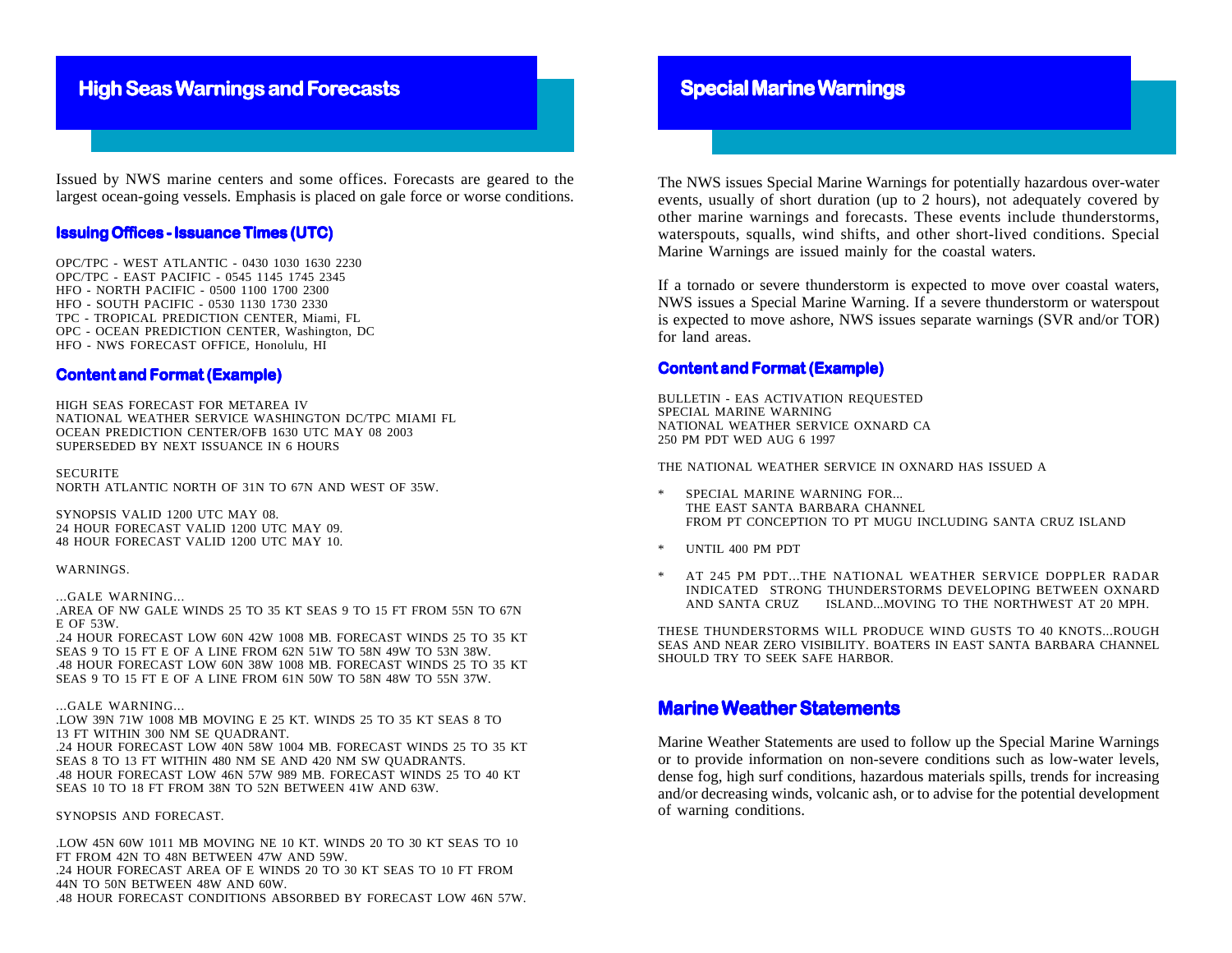# **Hurricane and Tropical Storm Advisories**

Hurricane and Tropical Storm Advisories are issued for the Atlantic, Pacific, Gulf of Mexico and Caribbean regions as needed by the Tropical Prediction Center in Miami and the Central Pacific Hurricane Center in Honolulu. These advisories are issued at least four times a day during the tropical cyclone season and extend out to 72 hours.

For the tropical West Pacific (between 130°E and the International Dateline), typhoon and tropical storm advisories are issued when necessary by the Joint Typhoon Warning Center. Tropical Cyclone Advisories are issued as needed by the NWS office in Guam.

# **Hurricane Warnings**

Hurricane warnings are issued for forecast winds of 64 knots or higher associated with a hurricane.



Tropical Storm warnings are issued for forecast winds of 34 to 63 knots associated with a tropical storm.

**Global Maritime Distress And Safety System (GMDSS)** 

The goals of GMDSS are to provide more effective and efficient emergency and safety communications and disseminate Maritime Safety Information (MSI) to all ships on the world's oceans regardless of location or atmospheric conditions. MSI includes navigational warnings, meteorological warnings and forecasts, and other urgent safety-related information. NWS takes part directly in the GMDSS by preparing meteorological warnings and forecasts for broadcast via NAVTEX, HF NBDP, and SafetyNET.

# **Volunteer Marine Observation Programs**

The National Weather Service has a number of volunteer observation programs including the SKYWARN, MAREP, MAROB, MARS, APRSWXNET/Citizen Weather Observer Program (CWOP) and the Cooperative Observer Program (COOP) which are of benefit to the marine community. If you would like to participate or learn more about these volunteer programs, please call your local NWS office or visit http://www.nws.noaa.gov/om/marine/voluntary.htm.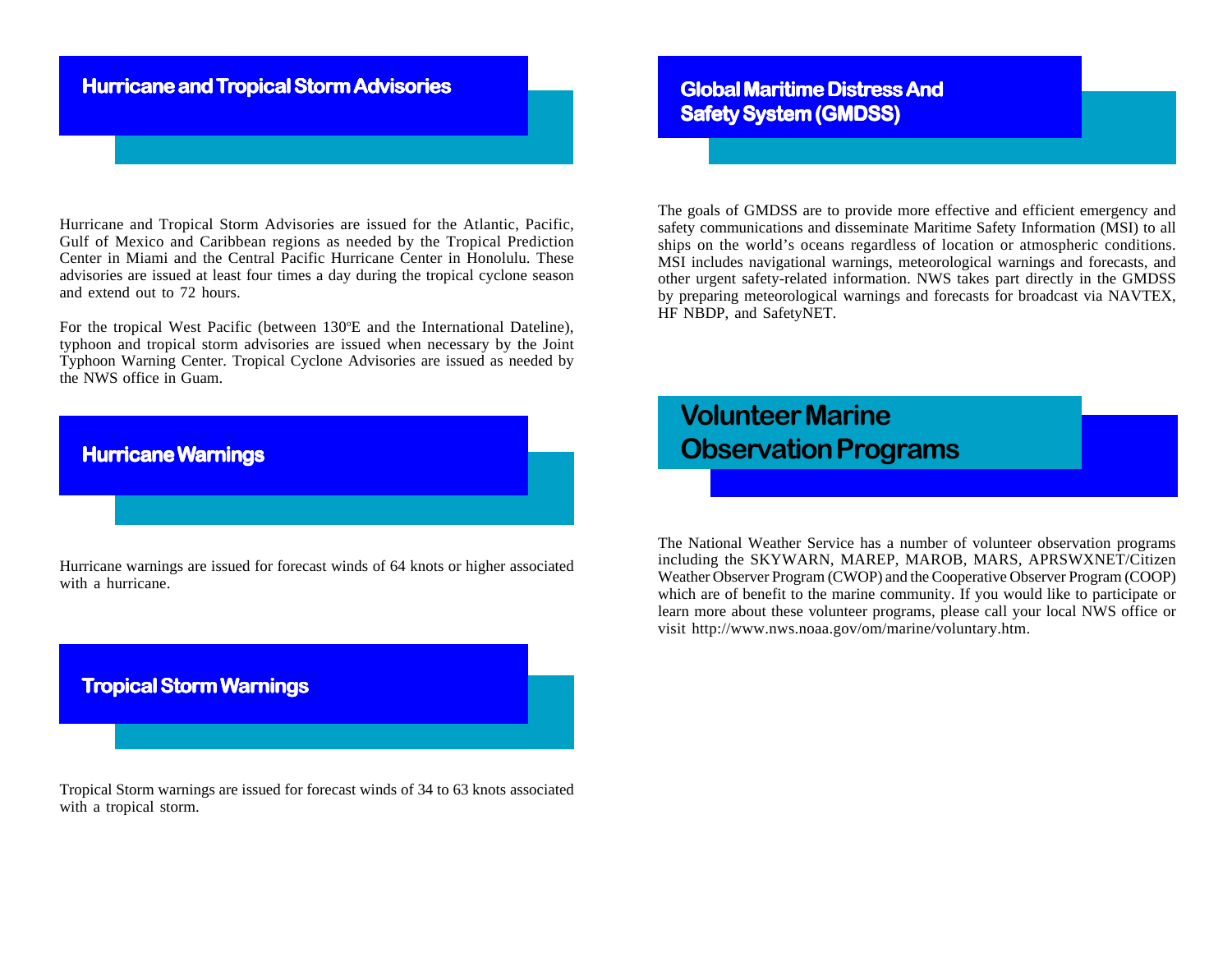# **Dissemination Of Marine Dissemination Of Marine Weather Products**

Marine weather products are widely disseminated via U.S. Coast Guard (USCG) broadcasts, NOAA Weather Radio, Internet and other media. Schedules for marine broadcasts are listed in NIMA Publication 117 and NWS Marine Weather Service Charts. Details on the dissemination of NWS marine products may be found on the Marine and Coastal Weather Services Home Page.

### **NOAA Weather Radio (NWR):**

The NWR network provides voice broadcasts of coastal and marine forecasts on a continuous cycle. This network covers nearly all of the continental United States, Hawaii, the populated Alaskan coastline, Puerto Rico and the Virgin Islands, and Guam and the Northern Mariana Islands. Typical coverage is 25 nm offshore. When severe weather threatens, an alarm tone is sent to automatically turn on compatible NWR receivers in the transmitter's coverage area.

## **NOAA Telephone Recordings**

Many NWS forecast offices offer recorded marine and local forecasts by telephone. The numbers are usually listed in the telephone directory under "United States Government, Commerce Department, National Weather Service."

**Alaska Marine HF VOICE**

NOAA broadcasts offshore forecasts, coastal waters forecasts and marine warnings on 4125 kHz in Alaska.

**USCG HF Radiofax**

The USCG broadcasts graphic weather maps and other graphic images over HF radiofax. Transmitter sites are located at Boston (NMF), New Orleans (NMG), Kodiak (NOJ), Pt. Reyes (NMC), and Honolulu (KVM-70).

### **USCG VHF VOICE**

USCG broadcasts coastal waters forecasts and marine warnings on VHF Channel 22A after an initial call on VHF Channel 16. The USCG VHF network provides near-continuous coverage of continental US coastline, Hawaii, the populated Alaskan coastline, Puerto Rico and the Virgin Islands, and Guam and the Northern Mariana Islands. Typical coverage is 20 nm offshore.

| <b>USCG MF VOICE</b>               | USCG broadcasts offshore forecasts and marine<br>warnings on 2670 kHz following an initial call on<br>2182 kHz.                                                                                                                                                                                                                                                                                                                                                                                                                                                                                                                                                                                       |  |  |  |
|------------------------------------|-------------------------------------------------------------------------------------------------------------------------------------------------------------------------------------------------------------------------------------------------------------------------------------------------------------------------------------------------------------------------------------------------------------------------------------------------------------------------------------------------------------------------------------------------------------------------------------------------------------------------------------------------------------------------------------------------------|--|--|--|
| <b>USCG HF Voice</b>               | USCG voice broadcast of high seas warnings and<br>forecasts.                                                                                                                                                                                                                                                                                                                                                                                                                                                                                                                                                                                                                                          |  |  |  |
| <b>USCG HF NBDP</b>                | Also known as Narrow Band Direct Printing (NBDP)<br>is a text broadcast of high seas warnings and forecasts.                                                                                                                                                                                                                                                                                                                                                                                                                                                                                                                                                                                          |  |  |  |
| <b>NAVTEX</b>                      | NAVTEX is a USCG radio teletype broadcast of<br>marine warnings and forecasts. Typical coverage is<br>200 nm offshore.                                                                                                                                                                                                                                                                                                                                                                                                                                                                                                                                                                                |  |  |  |
| <b>INMARSAT-C SafetyNET</b>        | A satellite broadcast of Maritime Safety Information<br>that includes high seas weather.                                                                                                                                                                                                                                                                                                                                                                                                                                                                                                                                                                                                              |  |  |  |
| <b>WWV and WWVH</b><br>(time tick) | A summary of Atlantic and Pacific high seas storm<br>information.                                                                                                                                                                                                                                                                                                                                                                                                                                                                                                                                                                                                                                     |  |  |  |
| <b>Web Sites of Interest</b>       | NOAA Home Page: http://www.noaa.gov<br>٠<br>Marine and Coastal Weather Services Home Page:<br>٠<br>http://www.nws.noaa.gov/om/marine/home.htm<br>NWS Local Office Links: http://www.wrh.<br>٠<br>noaa.gov/wrhq/nwspage.html<br>NOS Home Page: http://www.nos.noaa.gov<br>USCG Home Page: http://www.uscg.mil<br><b>USCG</b> Navigation Center:<br>http://www.navcen.uscg.gov/marcomms/<br>(Excellent description of marine communications)                                                                                                                                                                                                                                                            |  |  |  |
| <b>DIAL-A-BUOY</b>                 | Mariners can obtain the latest coastal and offshore<br>weather observations through a telephone service called<br>Dial-A-Buoy. This service provides wind and wave<br>measurements taken within the last hour at stations<br>located in the Atlantic, Pacific, Gulf of Mexico, and<br>Great Lakes. To access Dial-a-Buoy, dial 228/688-<br>1948 using a touch tone or cellular phone. Enter the<br>five-digit station identifier when prompted. The Dial-<br>a-Buoy menu tree has a selection for the caller to receive<br>a map of buoy station identifiers via return call fax.<br>Station identifiers can also be obtained at the following<br>web site: http://seaboard.ndbc.noaa.gov/dial.shtml. |  |  |  |